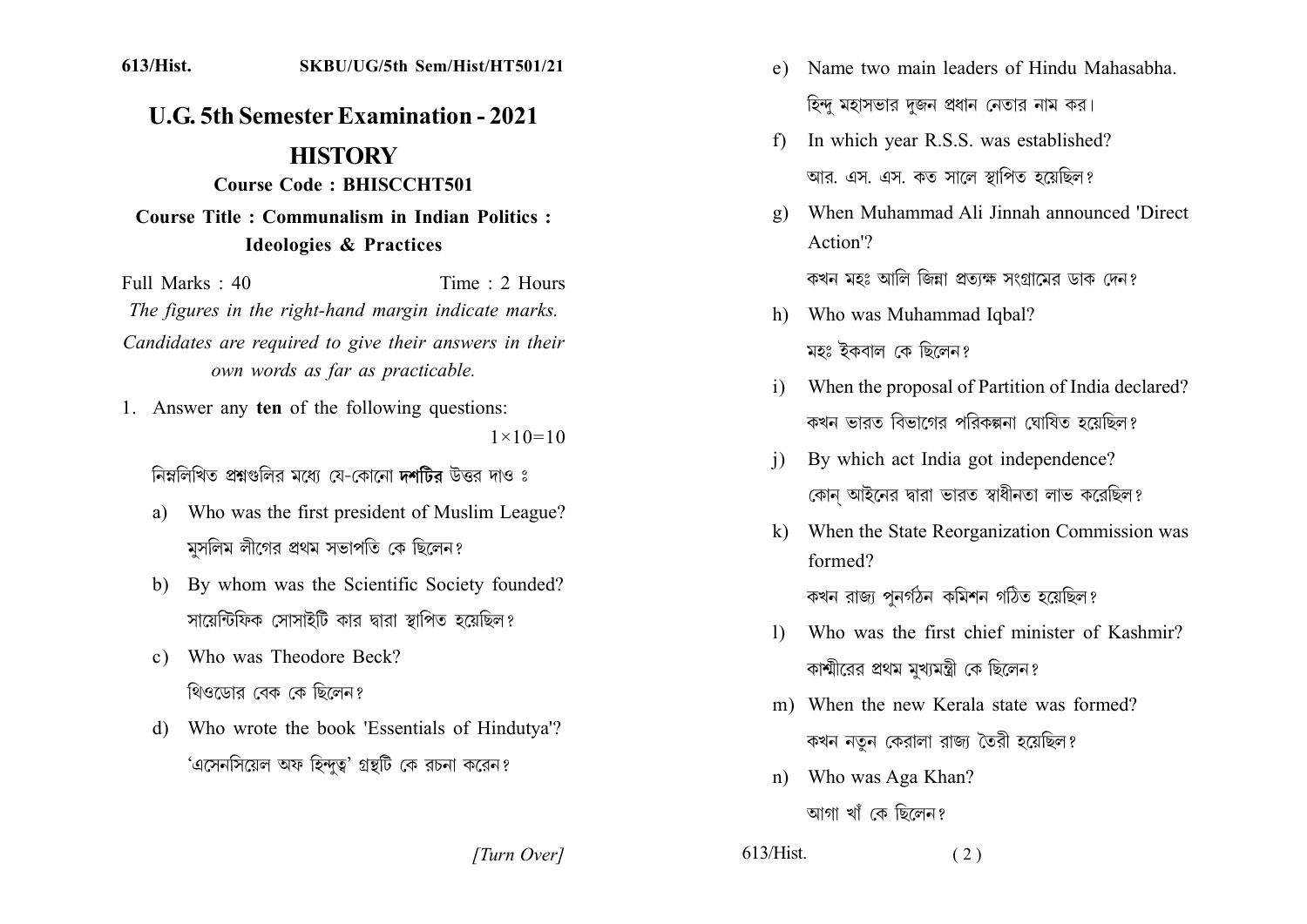o) When and by whom was the Delhi agreement signed?

দিল্লী চক্তি কবে এবং কাদের মধ্যে স্বাক্ষরিত হয়?

2. Answer any five of the following questions :

 $2 \times 5 = 10$ 

নিম্নলিখিত প্ৰশ্নংগলিব মধ্যে যে-কোনো পাঁচটিব উত্তৰ দাও ঃ

- a) What do you mean by 'two nation theory'? 'দ্বিজাতিতত্ত্ব' বলতে তুমি কী বোঝ?
- b) What was C.R.Formula? সি.আর. ফর্মলা কী ছিল?
- c) What were the main provisions of Attlee Declaration?

এটলি ঘোষণাপত্রের মূল বিষয়বস্তুগুলি কী ছিল?

- d) Why Vallabh Bhai Patel is compared with Bismarck? কেন বল্লভভাই প্যাটেলকে বিসমার্কের সঙ্গে তুলনা করা হয়?
- e) How Hyderabad state joined in India? কীভাবে হায়দ্রাবাদ রাজ্য ভারতে যুক্ত হয়েছিল?
- What do you mean by the Great Calcutta Killing?  $f$ 'গ্ৰেট ক্যালকাটা কিলিং' বলতে তুমি কী বোঝ?

 $(3)$ 

What was the importance of the pamphlet 'Now  $g)$ or Never'?

'Now or Never' পুস্তিকাটির গুরুত্ব কী ছিল?

- h) Who were the 'Razakars'? 'রাজাকার' কারা ছিলেন?
- 3. Answer any two of the following questions:  $5 \times 2 = 10$

নিম্নলিখিত প্রশ্নগুলির মধ্যে যে-কোনো দটির উত্তর দাও ঃ

- a) What was the basis of communal politics? সাম্প্রদায়িক রাজনীতির মূল ভিত্তি কী ছিল?
- b) Analyse the significance of the Aligarh Movement

আলিগড আন্দোলনের তাৎপর্য আলোচনা কর।

- c) Write a short note on Wavell Plan. ওয়াভেল পরিকল্পনা সম্পর্কে সংক্ষিপ্ত টীকা লেখ।
- 4. Answer any one of the following questions :  $10 \times 1 = 10$

নীচের প্রশ্নগুলির মধ্যে যে-কোনো **একটি** প্রশ্নের উত্তর দাও ঃ

a) Briefly state the principal aspects of Mountbatten Plan. মাউন্টব্যাটেন পরিকল্পনার মূল বৈশিষ্ট্যগুলি সংক্ষেপে লেখ।

 $613/Hist.$